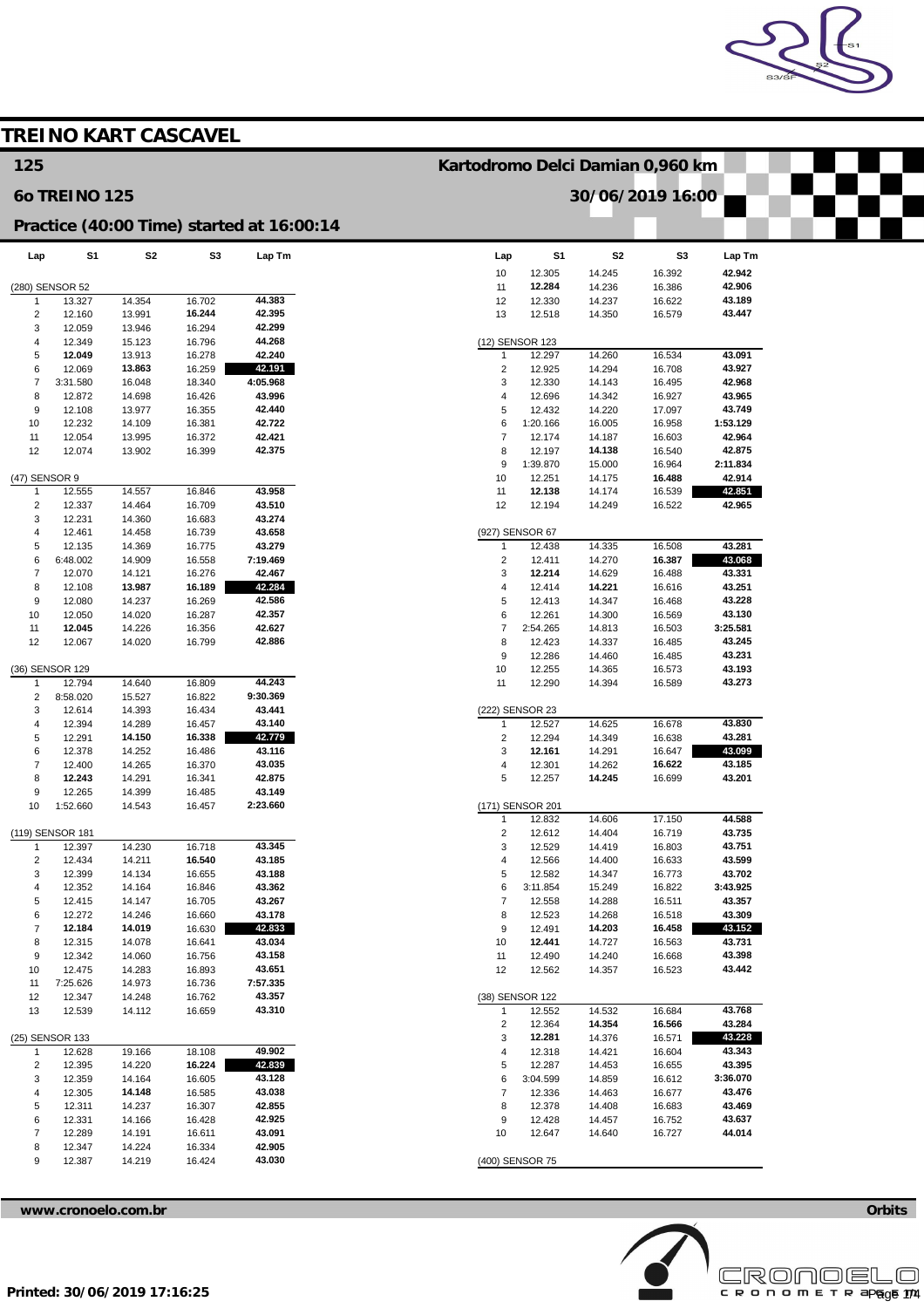

|                                |                      |                             |                  |                                           |                                |                                                      |                  |                    |                    | S3/S |  |
|--------------------------------|----------------------|-----------------------------|------------------|-------------------------------------------|--------------------------------|------------------------------------------------------|------------------|--------------------|--------------------|------|--|
|                                |                      | <b>TREINO KART CASCAVEL</b> |                  |                                           |                                |                                                      |                  |                    |                    |      |  |
| 125                            |                      |                             |                  |                                           |                                |                                                      |                  |                    |                    |      |  |
|                                | <b>60 TREINO 125</b> |                             |                  |                                           |                                | Kartodromo Delci Damian 0,960 km<br>30/06/2019 16:00 |                  |                    |                    |      |  |
|                                |                      |                             |                  | Practice (40:00 Time) started at 16:00:14 |                                |                                                      |                  |                    |                    |      |  |
| Lap                            | S <sub>1</sub>       | S <sub>2</sub>              | S3               | Lap Tm                                    | Lap                            | S <sub>1</sub>                                       | S <sub>2</sub>   | S <sub>3</sub>     | Lap Tm             |      |  |
| $\overline{1}$                 | 12.830               | 14.585                      | 16.823           | 44.238                                    | $\overline{4}$                 | 12.518                                               | 14.690           | 17.104             | 44.312             |      |  |
| $\overline{2}$                 | 12.697               | 14.380                      | 16.533           | 43.610                                    | 5                              | 12.533                                               | 14.780           | 17.097             | 44.410             |      |  |
| 3<br>$\overline{4}$            | 12.560<br>12.783     | 14.507<br>14.290            | 16.542<br>16.514 | 43.609<br>43.587                          | 6<br>$\overline{7}$            | 12.530<br>1:49.348                                   | 15.475<br>15.199 | 17.211<br>17.181   | 45.216<br>2:21.728 |      |  |
| 5                              | 12.591               | 14.252                      | 16.414           | 43.257                                    | 8                              | 12.631                                               | 14.784           | 17.173             | 44.588             |      |  |
| 6                              | 12.555               | 14.302                      | 16.416           | 43.273                                    | 9                              | 12.513                                               | 14.705           | 17.088             | 44.306             |      |  |
| $\overline{7}$                 | 12.481               | 14.374                      | 16.666           | 43.521                                    | 10                             | 12.492                                               | 14.810           | 17.179             | 44.481             |      |  |
| (17) SENSOR 19                 |                      |                             |                  |                                           | 11<br>12                       | 12.793<br>12.587                                     | 14.757<br>14.741 | 17.104<br>17.134   | 44.654<br>44.462   |      |  |
| -1                             | 12.740               | 14.666                      | 16.651           | 44.057                                    | 13                             | 12.515                                               | 14.773           | 17.198             | 44.486             |      |  |
| $\overline{2}$                 | 15.869               | 15.347                      | 17.836           | 49.052                                    | 14                             | 12.636                                               |                  |                    | 32.331             |      |  |
| 3                              | 12.651               | 14.470                      | 16.562           | 43.683                                    |                                |                                                      |                  |                    |                    |      |  |
| $\overline{4}$                 | 12.537               | 14.408                      | 16.517           | 43.462                                    | (5) SENSOR 21                  |                                                      |                  |                    | 1:03.105           |      |  |
| 5<br>6                         | 12.507<br>12.536     | 14.405<br>14.291            | 16.548<br>16.563 | 43.460<br>43.390                          | $\mathbf{1}$<br>$\overline{2}$ | 19.672<br>13.872                                     | 20.549<br>14.902 | 22.884<br>16.932   | 45.706             |      |  |
| $\overline{7}$                 | 12.754               | 14.483                      | 16.575           | 43.812                                    | 3                              | 12.870                                               | 14.666           | 16.857             | 44.393             |      |  |
| 8                              | 12.543               | 14.669                      | 16.601           | 43.813                                    | $\overline{4}$                 | 12.865                                               | 14.701           | 16.975             | 44.541             |      |  |
| 9                              | 12.549               | 14.359                      | 16.860           | 43.768                                    | $\,$ 5 $\,$                    | 12.822                                               | 14.673           | 16.954             | 44.449             |      |  |
| 10                             | 12.536               | 15.572                      | 22.863           | 50.971<br>44.118                          | 6<br>$\overline{7}$            | 12.768                                               | 14.806           | 16.915             | 44.489<br>44.573   |      |  |
| 11<br>12                       | 12.808<br>12.607     | 14.621<br>14.478            | 16.689<br>16.791 | 43.876                                    | 8                              | 12.786<br>13.052                                     | 14.862<br>14.967 | 16.925<br>2:20.595 | 2:48.614           |      |  |
| 13                             | 12.626               | 14.495                      | 16.684           | 43.805                                    | $\boldsymbol{9}$               | 17.895                                               | 15.025           | 17.063             | 49.983             |      |  |
| 14                             | 12.551               | 14.432                      | 16.701           | 43.684                                    | 10                             | 12.687                                               | 14.747           | 16.927             | 44.361             |      |  |
| 15                             | 1:18.287             | 17.405                      | 16.681           | 1:52.373                                  | 11                             | 12.587                                               | 14.696           | 17.043             | 44.326             |      |  |
| 16<br>17                       | 12.546<br>12.661     | 15.016<br>14.417            | 16.789<br>16.649 | 44.351<br>43.727                          | 12<br>13                       | 12.749<br>12.689                                     | 14.711<br>17.387 | 16.944<br>2:45.861 | 44.404<br>3:15.937 |      |  |
| 18                             | 12.584               | 14.474                      | 16.651           | 43.709                                    | 14                             | 14.745                                               | 15.701           | 3:19.769           | 3:50.215           |      |  |
| 19                             | 12.609               | 14.362                      | 16.585           | 43.556                                    | 15                             | 15.353                                               | 17.485           | 17.316             | 50.154             |      |  |
| 20                             | 1:51.394             | 15.156                      | 16.630           | 2:23.180                                  | 16                             | 12.927                                               | 14.786           | 17.039             | 44.752             |      |  |
| 21                             |                      |                             | 16.541           | 43.637                                    | 17<br>18                       | 12.786<br>14.742                                     | 15.262<br>14.907 | 2:06.290<br>17.008 | 2:34.338<br>46.657 |      |  |
| (29) SENSOR 108                |                      |                             |                  |                                           | 19                             | 12.848                                               | 14.747           | 16.993             | 44.588             |      |  |
| $\overline{1}$                 | 12.724               | 14.555                      | 17.564           | 44.843                                    | 20                             | 12.812                                               | 14.821           | 17.125             | 44.758             |      |  |
| $\overline{2}$                 | 12.582               | 14.434                      | 16.966           | 43.982                                    | 21                             | 12.904                                               | 14.771           | 17.226             | 44.901             |      |  |
| 3                              | 12.581               | 14.558                      | 17.107           | 44.246                                    | 22                             | 12.918                                               | 14.823           | 2:41.779           | 3:09.520           |      |  |
| 4<br>$\sqrt{5}$                | 12.459<br>12.483     | 14.524<br>14.528            | 16.879<br>16.962 | 43.862<br>43.973                          | 23<br>24                       | 15.137<br>12.824                                     | 15.145<br>15.303 | 17.131<br>17.257   | 47.413<br>45.384   |      |  |
| 6                              | 12.470               | 14.535                      | 17.054           | 44.059                                    | 25                             | 12.796                                               | 14.707           | 17.311             | 44.814             |      |  |
| $\overline{7}$                 | 12.612               | 15.990                      | 17.102           | 45.704                                    |                                |                                                      |                  |                    |                    |      |  |
| 8                              | 12.644               | 14.683                      | 17.142           | 44.469                                    |                                | (10) SENSOR 219                                      |                  |                    |                    |      |  |
| 9                              | 12.568               | 14.736                      | 17.059           | 44.363<br>44.579                          | $\mathbf{1}$                   | 12.988                                               | 14.855           | 16.961             | 44.804<br>44.730   |      |  |
| 10<br>11                       | 12.635<br>12.596     | 14.809<br>14.723            | 17.135<br>17.080 | 44.399                                    | $\overline{c}$<br>3            | 12.874<br>12.853                                     | 14.827<br>14.753 | 17.029<br>16.959   | 44.565             |      |  |
| 12                             | 12.538               | 3:03.677                    | 21.664           | 3:37.879                                  | $\overline{4}$                 | 12.724                                               | 14.764           | 16.916             | 44.404             |      |  |
|                                |                      |                             |                  |                                           | 5                              | 13.064                                               | 14.910           | 17.086             | 45.060             |      |  |
| (111) SENSOR 91                |                      |                             |                  |                                           | 6                              | 12.838                                               | 14.815           | 16.941             | 44.594             |      |  |
| $\mathbf{1}$<br>$\overline{2}$ | 13.414<br>12.753     | 14.676<br>14.486            | 16.716<br>16.649 | 44.806<br>43.888                          | $\overline{7}$<br>8            | 12.783<br>12.804                                     | 14.819<br>15.012 | 17.068<br>17.188   | 44.670<br>45.004   |      |  |
| 3                              | 12.811               | 14.545                      | 16.651           | 44.007                                    | 9                              | 4:28.021                                             | 16.176           | 17.494             | 5:01.691           |      |  |
| $\overline{4}$                 | 12.834               | 14.568                      | 16.694           | 44.096                                    | 10                             | 13.073                                               | 14.932           | 16.922             | 44.927             |      |  |
| 5                              | 12.800               | 14.521                      | 16.707           | 44.028                                    | 11                             | 12.874                                               | 14.693           | 16.808             | 44.375             |      |  |
| 6                              | 12.694               | 16.360                      | 17.347           | 46.401                                    | 12                             | 12.777                                               | 14.767           | 16.962             | 44.506             |      |  |
| $\overline{7}$<br>8            | 12.962<br>3:26.220   | 14.730<br>15.166            | 17.097<br>16.802 | 44.789<br>3:58.188                        | 13                             | 12.750                                               | 14.649           | 17.064             | 44.463             |      |  |
| 9                              | 12.911               | 14.539                      | 16.701           | 44.151                                    | (113) SENSOR 34                |                                                      |                  |                    |                    |      |  |
| 10                             | 12.740               | 14.426                      | 17.003           | 44.169                                    | $\mathbf{1}$                   | 13.383                                               | 15.263           | 20.029             | 48.675             |      |  |
| 11                             | 12.728               | 14.507                      | 16.763           | 43.998                                    | $\overline{c}$                 | 12.983                                               | 14.976           | 17.274             | 45.233             |      |  |
| 12                             | 12.682               | 14.593                      | 16.721           | 43.996                                    | 3                              | 12.826                                               | 14.846           | 17.112             | 44.784             |      |  |
| 13<br>14                       | 12.828<br>12.798     | 14.575<br>14.651            | 16.832<br>16.777 | 44.235<br>44.226                          | $\overline{4}$<br>5            | 12.752<br>12.651                                     | 14.752<br>14.632 | 17.120<br>17.175   | 44.624<br>44.458   |      |  |
| 15                             | 12.766               | 14.654                      | 17.075           | 44.495                                    | 6                              | 12.780                                               | 14.788           | 17.127             | 44.695             |      |  |
|                                |                      |                             |                  |                                           | $\overline{7}$                 | 12.767                                               | 14.761           | 17.160             | 44.688             |      |  |
| (212) SENSOR 76                |                      |                             |                  |                                           | 8                              | 12.892                                               | 14.809           | 17.077             | 44.778             |      |  |
| $\mathbf{1}$                   | 12.747               | 14.825                      | 17.110           | 44.682                                    | $\boldsymbol{9}$               | 12.704                                               | 14.879           | 17.240             | 44.823             |      |  |
| $\overline{c}$<br>3            | 12.771<br>55.643     | 14.731                      | 17.111<br>17.028 | 44.613<br>1:27.663                        | 10                             | 12.865                                               | 14.986           | 17.438             | 45.289<br>2:44.719 |      |  |
|                                |                      | 14.992                      |                  |                                           | 11                             | 2:12.392                                             | 15.238           | 17.089             |                    |      |  |

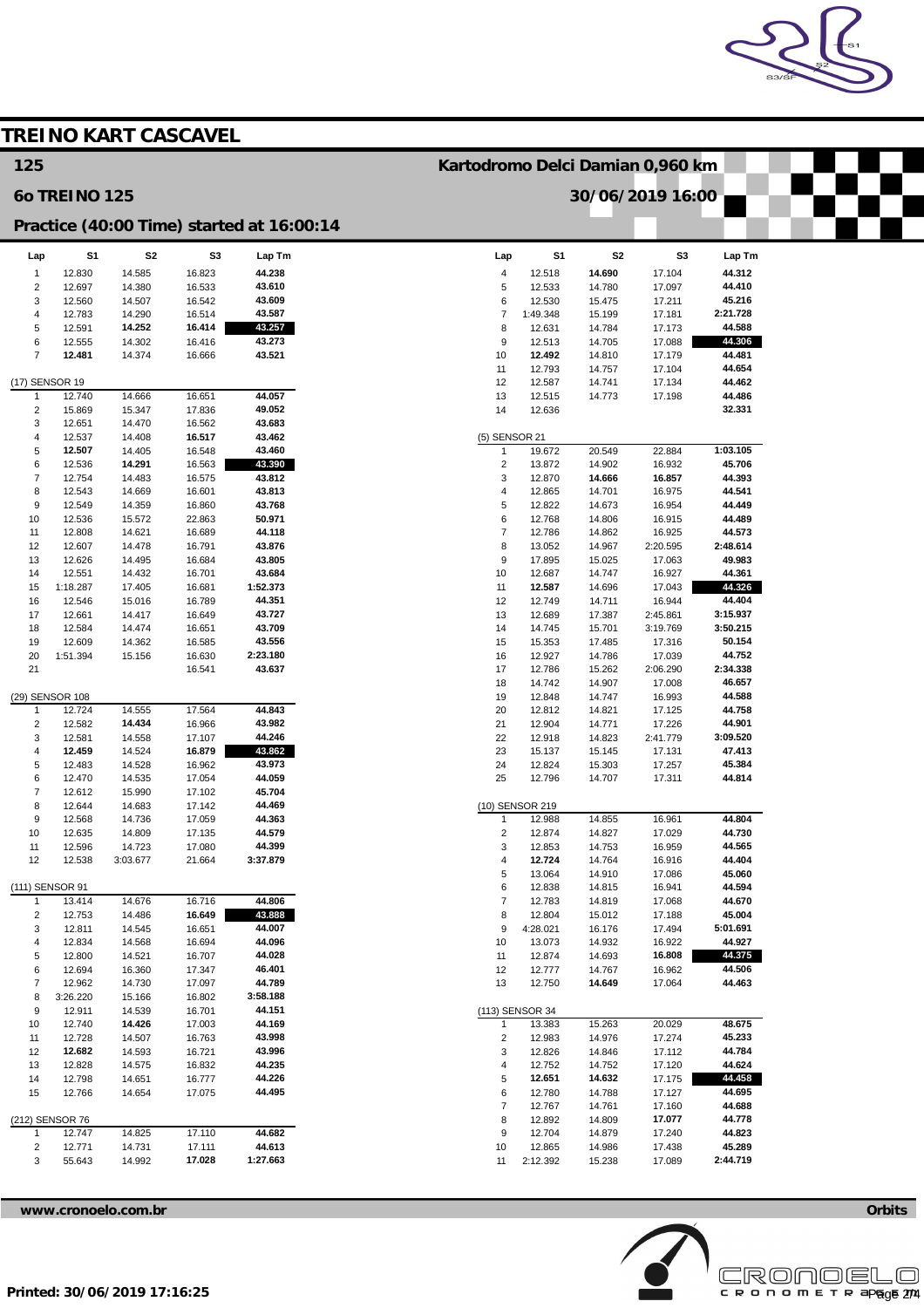

|                          |                      | <b>TREINO KART CASCAVEL</b> |                  |                                           |                                  |                           |                  |                  |                    |  |
|--------------------------|----------------------|-----------------------------|------------------|-------------------------------------------|----------------------------------|---------------------------|------------------|------------------|--------------------|--|
| 125                      |                      |                             |                  |                                           | Kartodromo Delci Damian 0,960 km |                           |                  |                  |                    |  |
|                          | <b>60 TREINO 125</b> |                             |                  |                                           | 30/06/2019 16:00                 |                           |                  |                  |                    |  |
|                          |                      |                             |                  | Practice (40:00 Time) started at 16:00:14 |                                  |                           |                  |                  |                    |  |
| Lap                      | S1                   | S2                          | S <sub>3</sub>   | Lap Tm                                    | Lap                              | S1                        | S <sub>2</sub>   | S3               | Lap Tm             |  |
| 12                       | 12.698               | 14.783                      | 17.255           | 44.736                                    | 10                               | 12.576                    | 14.925           | 17.332           | 44.833             |  |
| 13                       | 12.695               | 14.931                      | 17.333           | 44.959                                    |                                  |                           |                  |                  |                    |  |
| 14                       | 12.845               | 14.815                      | 17.274           | 44.934                                    | (82) SENSOR 4                    |                           |                  |                  |                    |  |
| 15                       | 12.884               | 14.947                      | 17.445           | 45.276                                    | $\mathbf{1}$                     | 12.880                    | 15.035           | 17.267           | 45.182             |  |
| 16                       | 12.719               | 14.908                      | 17.306           | 44.933                                    | $\overline{\mathbf{c}}$<br>3     | 12.990<br>12.972          | 14.949<br>14.920 | 17.275<br>17.276 | 45.214<br>45.168   |  |
| (110) SENSOR 22          |                      |                             |                  |                                           | 4                                | 12.942                    | 14.893           | 17.271           | 45.106             |  |
| $\mathbf{1}$             | 13.105               | 15.017                      | 17.135           | 45.257                                    | 5                                | 12.829                    | 14.780           | 17.184           | 44.793             |  |
| $\sqrt{2}$               | 12.811               | 14.704                      | 17.004           | 44.519                                    | 6                                | 12.922                    | 14.876           | 17.291           | 45.089             |  |
| 3                        | 12.866               | 15.062                      | 17.027           | 44.955                                    | $\overline{\mathfrak{c}}$        | 4:58.504                  | 15.137           | 17.326           | 5:30.967           |  |
| $\overline{\mathbf{4}}$  | 12.689               | 14.766                      | 17.237           | 44.692                                    | 8                                | 12.893                    | 14.802           | 17.216           | 44.911             |  |
| 5<br>6                   | 12.814<br>12.721     | 14.776<br>15.505            | 17.130<br>17.037 | 44.720<br>45.263                          | 9<br>10                          | 12.796<br>12.828          | 14.766<br>14.939 | 17.266<br>17.158 | 44.828<br>44.925   |  |
| $\overline{7}$           | 12.691               | 14.847                      | 17.101           | 44.639                                    |                                  |                           |                  |                  |                    |  |
| 8                        | 6:51.632             | 15.420                      | 17.285           | 7:24.337                                  | (970) SENSOR 6                   |                           |                  |                  |                    |  |
| 9                        | 12.949               | 14.872                      | 17.061           | 44.882                                    | 1                                | 13.192                    | 15.124           | 17.309           | 45.625             |  |
| 10                       | 12.800               | 14.974                      | 17.155           | 44.929                                    | $\overline{c}$                   | 12.809                    | 14.862           | 17.157           | 44.828             |  |
| 11                       | 12.718               | 14.877                      | 17.137           | 44.732                                    | 3                                | 12.758                    | 14.957           | 17.243           | 44.958             |  |
| 12<br>13                 | 12.789<br>12.832     | 14.831<br>14.864            | 17.027<br>17.202 | 44.647<br>44.898                          | 4<br>5                           | 12.706<br>12.839          | 15.078<br>14.910 | 17.281<br>17.332 | 45.065<br>45.081   |  |
|                          |                      |                             |                  |                                           | 6                                | 12.845                    | 14.955           | 17.295           | 45.095             |  |
|                          | (128) SENSOR 187     |                             |                  |                                           | $\overline{7}$                   | 12.807                    | 14.884           | 17.309           | 45.000             |  |
| $\mathbf{1}$             | 12.759               | 14.747                      | 17.084           | 44.590                                    | 8                                | 12.756                    | 14.877           | 17.276           | 44.909             |  |
| $\overline{c}$           | 12.707               | 14.710                      | 17.106           | 44.523                                    | 9                                | 2:32.784                  | 16.108           | 17.301           | 3:06.193           |  |
| 3                        | 12.866               | 14.800                      | 17.220           | 44.886                                    | 10                               | 12.847                    | 15.010           | 17.343           | 45.200             |  |
| $\overline{4}$<br>5      | 12.783               | 14.767                      | 17.237           | 44.787                                    | 11<br>12                         | 12.796                    | 14.972           | 17.328           | 45.096             |  |
| 6                        | 4:00.905<br>12.956   | 17.157<br>14.786            | 17.434<br>17.204 | 4:35.496<br>44.946                        | 13                               | 12.762<br>12.792          | 14.931<br>14.940 | 17.303<br>17.369 | 44.996<br>45.101   |  |
| $\overline{7}$           | 12.782               | 14.900                      | 17.750           | 45.432                                    | 14                               | 12.815                    | 14.958           | 17.289           | 45.062             |  |
| 8                        | 12.910               | 14.724                      | 17.132           | 44.766                                    |                                  |                           |                  |                  |                    |  |
| 9                        | 12.903               | 14.785                      | 17.110           | 44.798                                    | (23) SENSOR 28                   |                           |                  |                  |                    |  |
| 10                       | 1:46.634             | 17.684                      | 17.481           | 2:21.799                                  | 1                                | 12.916                    | 15.065           | 17.393           | 45.374             |  |
| 11                       | 12.772               | 14.814                      | 17.175           | 44.761<br>44.876                          | $\overline{\mathbf{c}}$<br>3     | 12.938                    | 14.921           | 17.362           | 45.221<br>45.235   |  |
| 12<br>13                 | 12.694<br>12.796     | 14.907<br>15.031            | 17.275<br>17.200 | 45.027                                    | 4                                | 12.950<br>12.983          | 14.929<br>14.916 | 17.356<br>17.247 | 45.146             |  |
|                          |                      |                             |                  |                                           | 5                                | 12.862                    | 14.956           | 17.360           | 45.178             |  |
|                          | (157) SENSOR 25      |                             |                  |                                           | 6                                | 5:20.158                  | 15.919           | 19.888           | 5:55.965           |  |
| $\mathbf{1}$             | 12.942               | 14.808                      | 17.256           | 45.006                                    | 7                                | 13.013                    | 14.985           | 17.230           | 45.228             |  |
| $\overline{2}$           | 13.010               | 14.743                      | 17.106           | 44.859                                    | 8                                | 12.814                    | 14.978           | 17.142           | 44.934             |  |
| 3                        | 12.908               | 14.822                      | 17.171           | 44.901                                    | 9                                | 12.816                    | 14.810           | 17.224           | 44.850             |  |
| 4<br>5                   | 12.682               | 14.710                      | 17.218           | 44.610<br>44.767                          | 10                               | 12.879<br>1:33.067        | 14.872<br>16.628 | 17.392<br>19.149 | 45.143<br>2:08.844 |  |
| 6                        | 12.797<br>12.749     | 14.797<br>14.745            | 17.173<br>17.121 | 44.615                                    | 11<br>12                         | 12.879                    | 14.924           | 17.424           | 45.227             |  |
| $\overline{\mathcal{I}}$ | 12.744               | 14.749                      | 17.227           | 44.720                                    |                                  |                           |                  |                  |                    |  |
| 8                        | 20.083               | 23.503                      | 17.810           | 1:01.396                                  |                                  | (440) SENSOR 37           |                  |                  |                    |  |
| 9                        | 12.771               | 14.782                      | 17.192           | 44.745                                    | $\mathbf{1}$                     | 13.697                    | 15.040           | 17.443           | 46.180             |  |
| 10                       | 13.560               | 29.133                      | 22.153           | 1:04.846                                  | $\overline{c}$                   | 12.846                    | 14.962           | 17.172           | 44.980             |  |
| 11<br>12                 | 13.083<br>12.713     | 15.005<br>14.730            | 17.288<br>17.163 | 45.376<br>44.606                          | 3<br>4                           | 12.664<br>12.819          | 15.007<br>14.975 | 17.576<br>17.530 | 45.247<br>45.324   |  |
| 13                       | 12.923               | 14.857                      | 17.202           | 44.982                                    | 5                                | 12.813                    | 14.968           | 17.594           | 45.375             |  |
| 14                       | 12.694               | 14.745                      | 17.245           | 44.684                                    | 6                                | 12.749                    | 14.949           | 17.408           | 45.106             |  |
| 15                       | 1:34.632             | 15.443                      | 17.383           | 2:07.458                                  | $\overline{\mathfrak{c}}$        | 12.797                    | 14.931           | 17.531           | 45.259             |  |
| 16                       | 12.812               | 14.787                      | 17.073           | 44.672                                    | 8                                | 1:45.119                  | 15.538           | 17.307           | 2:17.964           |  |
| 17                       | 12.729               | 14.804                      | 17.161           | 44.694                                    | 9                                | 12.757                    | 14.906           | 17.342           | 45.005             |  |
| 18                       | 12.645               | 14.764                      | 17.198           | 44.607                                    | 10                               | 12.699                    | 15.005           | 17.358           | 45.062             |  |
|                          | (719) SENSOR 128     |                             |                  |                                           | 11<br>12                         | 2:44.837<br>12.745        | 15.312<br>14.901 | 17.500<br>17.376 | 3:17.649<br>45.022 |  |
| $\mathbf{1}$             | 12.711               | 14.895                      | 17.376           | 44.982                                    | 13                               | 12.802                    | 15.068           | 17.370           | 45.240             |  |
| $\overline{\mathbf{c}}$  | 12.675               | 14.898                      | 17.193           | 44.766                                    | 14                               | 12.740                    | 14.958           | 17.785           | 45.483             |  |
| 3                        | 12.574               | 14.900                      | 17.364           | 44.838                                    | 15                               | 12.804                    | 19.544           | 18.017           | 50.365             |  |
| 4                        | 12.603               | 15.044                      | 17.256           | 44.903                                    | 16                               | 12.803                    | 15.005           | 17.591           | 45.399             |  |
| 5                        | 12.735               | 14.876                      | 17.272           | 44.883                                    |                                  |                           |                  |                  |                    |  |
| 6<br>$\overline{7}$      | 4:03.833<br>12.675   | 15.387<br>14.869            | 17.336<br>17.171 | 4:36.556<br>44.715                        | $\mathbf{1}$                     | (143) SENSOR 77<br>12.942 | 15.270           | 17.634           | 45.846             |  |
| 8                        | 12.684               | 15.005                      | 17.182           | 44.871                                    | $\overline{c}$                   | 12.885                    | 15.008           | 17.380           | 45.273             |  |
| 9                        | 12.599               | 14.878                      | 17.149           | 44.626                                    | 3                                | 12.858                    | 15.002           | 17.214           | 45.074             |  |
|                          |                      |                             |                  |                                           |                                  |                           |                  |                  |                    |  |